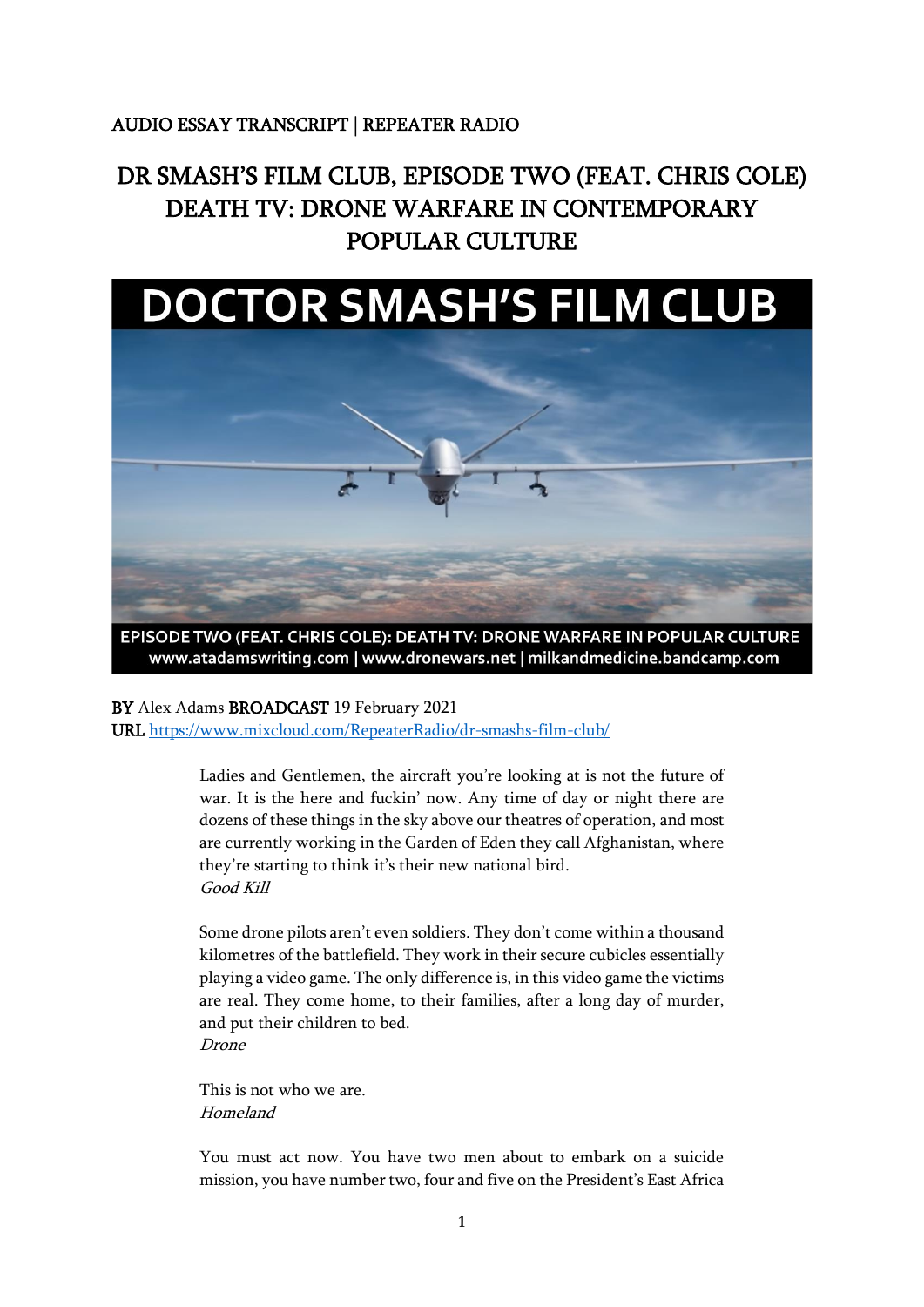kill list in your sights, and you are putting the whole mission at risk because of one collateral damage issue? Eye in the Sky

This is not who we are. Homeland

We have a situation here which could result in massive loss of life in the next ten minutes.

Eye in the Sky

This is not who we are. Homeland

How can saving someone's life be the wrong choice? Nothing good can happen in this fucked up world that we've made for ourselves. Homeland

No, this is wrong. What? It's an old target. They didn't tell you? Tell me what? That target was misidentified. What – Misidentified? You mean I killed an innocent man. You just did what you were ordered to do. It's not your fault. Then whose fault is it? Tom Clancy's Jack Ryan

This is not who we are. Homeland

Why do we wear a flight suit, sir? Good Kill

Hello again everyone, and welcome back to Dr Smash's Film Club. My name is Alex Adams, and in this Repeater Radio show I talk about movies, politics, and representation. My writing more broadly is about securitization, torture, surveillance and other forms of imperial state violence as they are represented in contemporary popular culture. Today I want to talk to you about *Death TV*, which is a new study that I'm publishing this month through the UK-based NG[O Drone Wars UK.](dronewars.net)

The full title is *Death TV: Drone Warfare in Contemporary Popular Culture*, and it is a longform essay which will soon be free to download online from the Drone Wars website. It argues that popular culture is a central political force that predetermines many of our understandings of what drone warfare is and why it is conducted. From 'just-in-time justice' and the politics of 'collateral damage' to the sympathetic humanization of UAV operators, *Death TV* shows the ways in which films such as  $Eye$  in the Sky (2015), Good Kill (2014) and Drone (2017), TV series such as <sup>24</sup>, Homeland, and Tom Clancy's Jack Ryan, along with novels by Mike Maden, Richard A.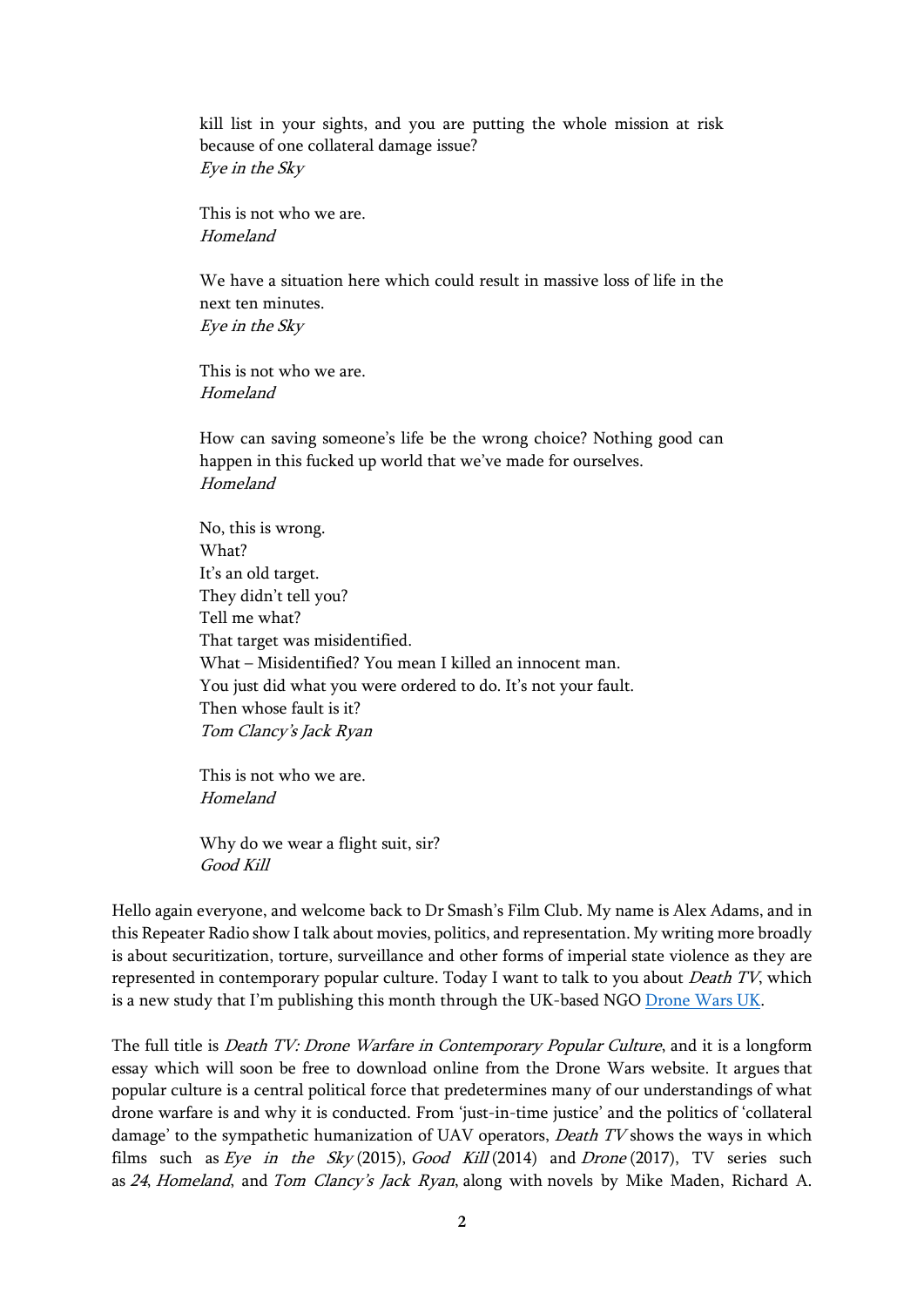Clarke, Dan Fesperman, and Jonathan Maberry, articulate many of the most influential and controversial ideas, themes, and justificatory political rhetorics associated with contemporary drone warfare. In this episode of Dr Smash's Film Club, I'm going to give you a brief, and hopefully interesting, overview of the themes and arguments of Death TV.

## Let's get stuck in.

The broad argument that I make in *Death TV* is that pop culture representations of drone warfare form a potent normalizing discourse, showing drones as 'war as usual' and, importantly, directing audiences away from and downplaying any criticism of the ethics or geopolitics of drone operations. Though I don't make the reductive claim that pop culture is simply indoctrinatory propaganda, it is true that pop culture, broadly understood, is one of the ways that consensus is built around sensitive topics and one of the political forces which helps common sense positions crystallize around contentious ideas. A great deal of left-wing thought, from Gramsci onwards, has argued that the term 'common sense' refers to the habits of thought in which ideology resides when it has become so naturalized that its status as ideology is itself invisible. Mark Fisher writes in *Capitalist* Realism (2009) that "an ideological position can never be really successful until it is naturalized, and it cannot be naturalized while it is still thought of as a value rather than a fact". 1

Part of the reason why hegemonic ideas seem obvious, natural, and 'common sense' is that they are so widespread and conspicuous that their status as political discourses is hidden in their omnipresence, the consistent repetition which makes them seem normal, obvious, and beyond question. Militaristic ideas, which are the focus of my writing, are particularly ingrained into the ordinary habits of perception that structure life in martial societies such as the US and UK.

Death TV looks at a range of drone fictions and unpicks six major ideas that are common to most of them, which I will go into over the course of this episode. The effect of these six ideas, though, when they are taken as a whole, is that drone fictions make drone strikes normal, part of the everyday common sense that we accept as the ordinary, inevitable and objective parameters of our lives.

In other words, military drones are shown as a value-neutral weapon like any other, virtuous in the hands of heroes and nefarious in the hands of villains. From this it follows that they are, ultimately, not that special. They may be unusual and new, and they may present us with audacious innovations and unexpected challenges, but they are, when all is said and done, just another entry into the arsenal of military technologies that cultural producers can integrate into exciting stories in order to thrill, shock, and otherwise stimulate us.

Importantly, this aesthetic normalization has the effect of downplaying the many urgent controversies raised by drone warfare. By presenting drones as legitimate weapons, by presenting drone personnel as relatable figures, and by dehumanizing and demonizing the human targets of drone strikes, hegemonic drone fictions not only normalize drone operations: they actively facilitate drone operations.

> People are just not comfortable with our using drones for targeted assassinations.

<sup>&</sup>lt;sup>1</sup> Mark Fisher, *Capitalist Realism: Is There No Alternative?* (Zero Books, 2009), p. 16.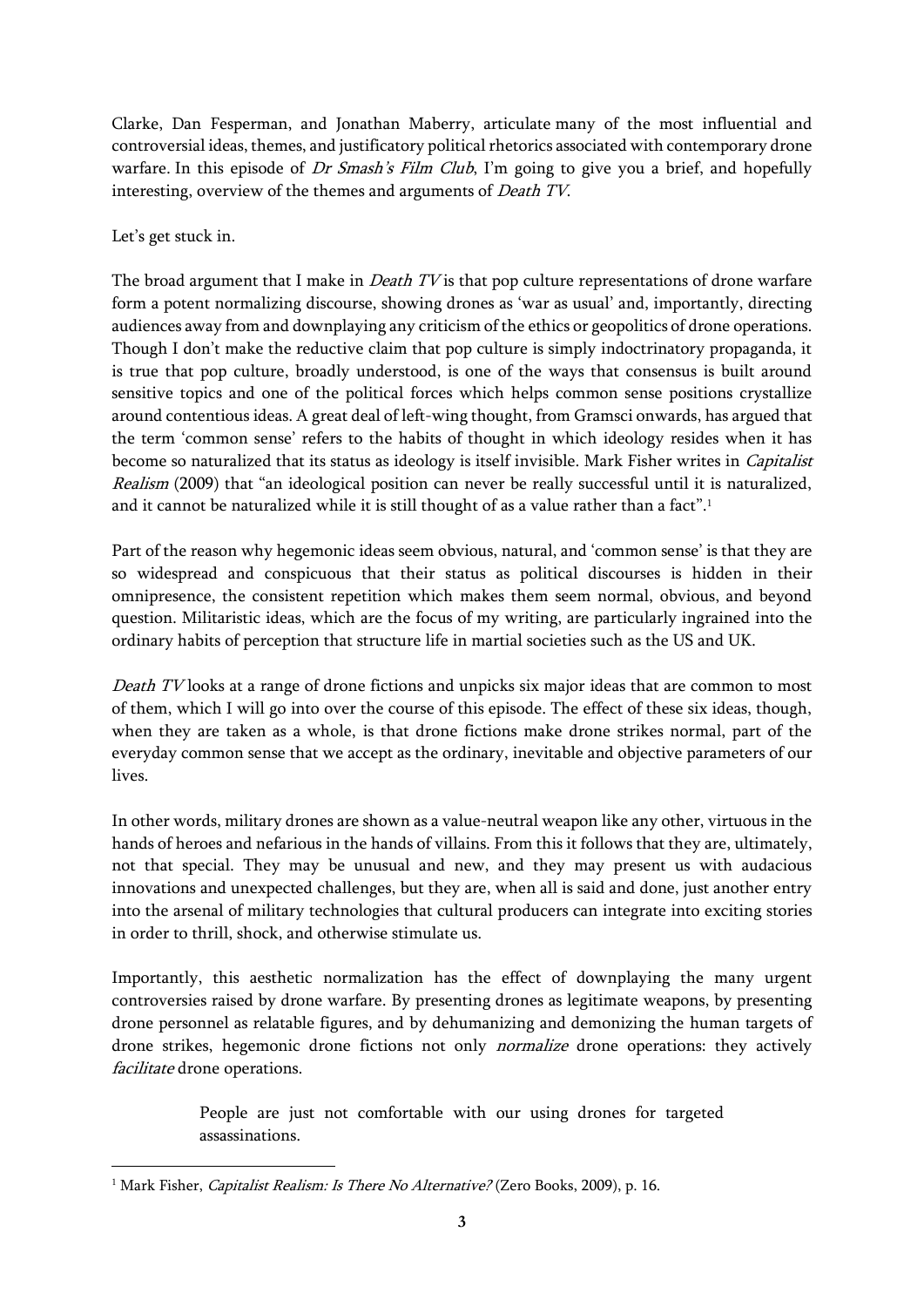I'm thinking I don't blame them. I'm uncomfortable with the drones also. The ugly truth is, what we're doing is working. 24: Live Another Day

First of all, let's look at how drone fictions streamline the complex ethics of killing in war into stories that perform a straightforward justificatory purpose. Using clear yet problematically oversimplified narrative strategies, such as the idea that the ends justify the means or that drone strikes can avert catastrophe in the nick of time, drone stories repeatedly show drones as an effective military technology that can do good in the world. That is, they can be shown to reduce risk and to make warfare not only materially safer but morally better; they are attempts to confirm the optimistic claim, voiced by memoirist Matt Martin, that drones are "truly in the business of saving American lives".<sup>2</sup>

In terms of the legitimate use of lethal force, peacetime and wartime are distinct situations. They have many important practical, legal, and philosophical differences. In representations of drone warfare, however, the contours of such distinctions are frequently flattened in a way that radically oversimplifies the legality, the practicality, and the morality of targeted killing. The use of lethal force is consistently shown as straightforwardly legitimate against America's enemies, however they are defined, and this position is found so frequently that it begins to appear an obvious commonplace. Of course, that is, of course we should pull the trigger: situations are routinely framed as though a lethal missile strike is a clearly legitimate act.

Counterterrorism fiction very often structures its stories around ticking bombs, urgent split-second decisions, and tragic sacrifices, all of which require the heroes to use violence in order to solve problems. Drone stories modify this formula only slightly. Terrorist attacks, geopolitical catastrophes, and imminent murders are averted in the nick of time by drone technologies rather than by torture, murder, or surveillance.

Novelist Mike Maden is often the boldest when it comes to such defences of drone warfare. In his 2016 novel Drone Threat, action hero Troy Pearce philosophizes about the ethics of violence casually and confidently: "Security Ethics 101, friendo", he says. "A few killed and wounded by your kinetics, or thousands killed and wounded by your adversary."<sup>3</sup> The question of military ethics is reduced, by Maden, to a coldly, reductively mathematical formulation which functions to portray lethal force as routinely legitimate. The end, simply, justifies the means.

> I am authorized to kill US citizens on the battlefield you motherfucker. Don't think I can't do whatever is required, don't think that I won't. Homeland

Drone stories very often position civilian deaths as tragic yet inevitable. The second chapter of Death TV, "Collateral Damage", explores the ways in which drone fictions rhetorically address this sensitive issue. In short, drone fictions very often admit that civilian deaths are terrible, but they also insist that the good achieved by the drone program outweighs any negative impacts.

<sup>&</sup>lt;sup>2</sup> Matt J Martin and Charles W. Sasser, Predator: The Remote-Control Air War Over Iraq and Afghanistan: A Pilot's Story (Zenith, 2010), p. 310.

<sup>3</sup> Mike Maden, Drone Threat (Penguin, 2016), p. 114.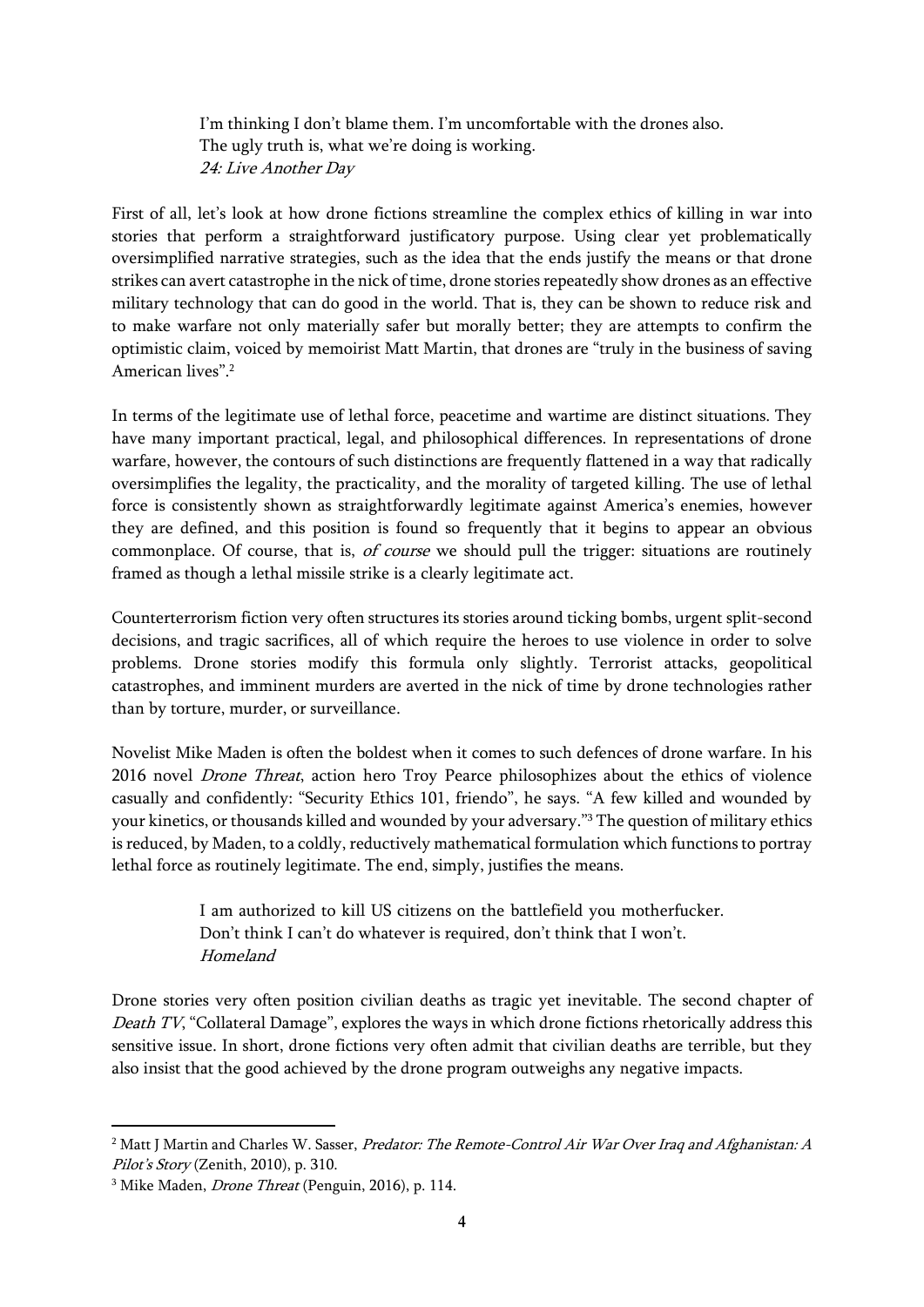Drone operator Matt Martin writes in his memoir *Predator* (2010) that in his experience "the US military went to superhuman lengths to avoid civilian casualties."<sup>4</sup> In his sustained examination of collateral damage, Bugsplat (2018) however, academic Bruce Cronin contradicts optimistic assessments like Martin's, concluding instead that "the primary explanation for the high rate of collateral damage in conflicts fought by Western states is the reckless war-fighting strategies adopted by their military organizations."<sup>5</sup> That is, far from a matter of tragic, one-off accidents that occur in the midst of operations designed to painstakingly reduce overall harm, the majority of collateral damage is avoidable, caused by carelessness or disregard for the consequences of civilian death and injury – and is even enabled by the flexibility of the military rules of engagement. "While officially the distinction between combatants and non-combatant civilians in modern war is held sacrosanct," writes M G E Kelly, "this distinction is less tenable in modernity than ever before from a military point of view and is always elided in practice."<sup>6</sup> Nonetheless, drone fiction tends to obscure this by dramatizing stories in which morally righteous military actors cause civilian death rarely, accidentally, or against their will.

To speak in broader terms for a moment, one of the most obvious explanations for the acceptability of civilian death by drone is, simply, imperial racism. Drone operations are an integral part of the post-9/11 war on terror, which has in part been characterized by an imperial racism which casts 'our' non-Western antagonists as legitimate objects of securitizing violence. Achille Mbembe's term 'necropolitics' describes the way that racism structures this modern imperial imaginary. Racism, he writes, "has been the ever-present shadow hovering over Western political thought and practice, especially when the point was to contrive the inhumanity of foreign peoples and the sort of domination to be exercised over them."<sup>7</sup> Racism also saturates the US drone program, which is, of course, one of the military means through which Western power is projected over certain areas of the globe. By routinely understanding the populations over whom drones watch through the knowledge practices of counterterrorism, these communities and people are constituted as 'other', and as somehow not human – and, as a consequence, they are always at risk of being designated 'terrorists' and thereby deserving of summary execution by remote missile.

There is also an important differential in what many scholars, following Judith Butler, refer to as 'grievability'.<sup>8</sup> That is, people who are designated 'terrorists' by the military-political apparatus of the war on terror, often arbitrarily or with little certainty, are available to a great deal of securitizing violence – torture, detention, death by drone – and are often described to us as people who do not deserve sympathy, compassion, or the protections of international law. Once somebody is designated a 'military age male', a 'terrorist', or an 'insurgent', their life is treated as forfeit, and their death is somehow not a human death, simply the bureaucratic elimination of a threat. That is, the racist dehumanization of the people that drone operators view through their viewfinders is central to the aesthetic and intellectual economy of drone fiction. By sharing this perspective, we the audience are encouraged to become complicit in this dehumanization.

<sup>4</sup> Martin and Sasser, Predator, p. 11.

<sup>&</sup>lt;sup>5</sup> Bruce Cronin, *Bugsplat: The Politics of Collateral Damage in Western Armed Conflicts* (Oxford University Press, 2018), p. 14.

<sup>6</sup> M G E Kelly, Biopolitical Imperialism (Zero Books, 2014), p. 108.

<sup>7</sup> Achille Mbembe, Necropolitics (Duke University Press, 2019), p. 71.

<sup>&</sup>lt;sup>8</sup> Judith Butler, *Frames of War: When is Life Grievable?* (Verso, 2009)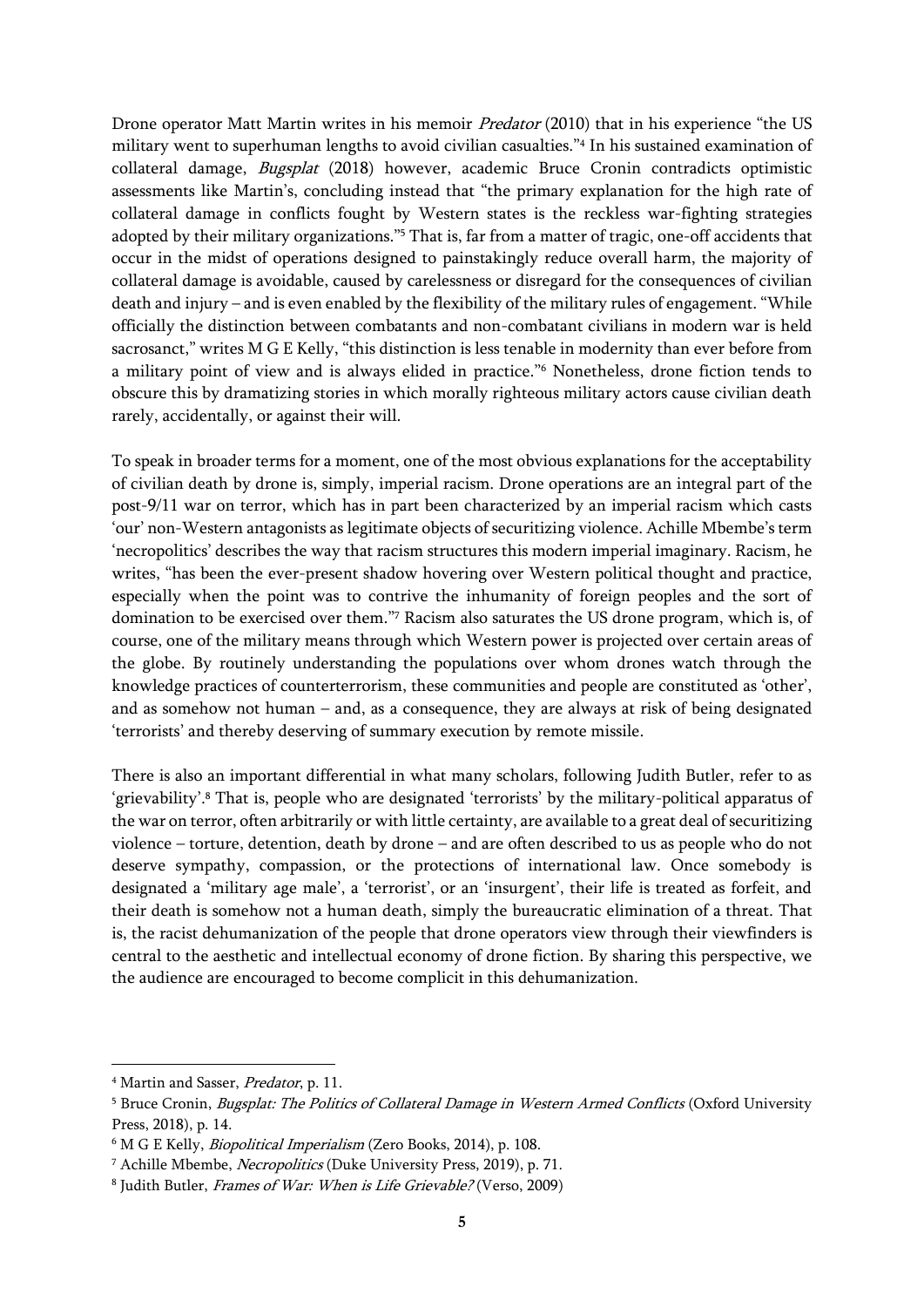Drone texts are replete with the use of dehumanizing language. In his memoir *Predator*, for example, drone operator Matt J. Martin describes his human targets as – uh, here's a huge list – "cockroaches", "vermin", "cancer", "like a rat", "this savage", "some dirtbag", "rats", "bugs", and "silly rabbits"; he repeatedly uses the slur "skinnies" to refer to Somalians; Afghanistan is characterized by "primitive squalor not far removed from the Stone Age". The purpose of this barrage of racism is, of course, to dehumanize his human targets and to legitimize his killing them. You don't have to read between the lines or infer this when reading his memoir: "I found it easier and easier", he writes, "to justify bombing barbarians like these back to the hell that had spawned them".<sup>9</sup>

The worldview of a great deal of drone fiction is likewise constitutively racist. Mike Maden's novels provide us with particularly bombastic examples, as sympathetic characters casually remark that there are ISIS sympathizers "in every mosque and madrassa from Mecca to Detroit" and that Germany is at the mercy of "mass rapes and beatings that had been taking place since the tidal wave of migration began in 2015." Perhaps worst of all, he writes: "political correctness will never allow us to contain the Islamic threat. Extermination is the only option."<sup>10</sup> When reading stuff like this, it's difficult to deny that Western racism is a major factor in enabling us to feel comfortable with destroying people with drone strikes.

In summary, civilian death by drone is not a matter that can be managerially, technocratically resolved through the deployment of ever more sophisticated weaponry, but rather must be understood through the lens of the political decisions, standards and horizons that make collateral damage appear acceptable. Drone fiction is one avenue through which civilian deaths are normalized as simultaneously unavoidable, tragic, and unimportant – most importantly, though, collateral damage is shown as being nobody's fault.

> Rifle rifle rifle, weapon away – time of flight, fifty seconds. Eye in the Sky

In chapter three, "Technophilia", *Death TV* shows how drone stories emphasize the technical perfection of drone systems. Their surveillance capabilities are routinely exaggerated, and the accuracy of their weapons is routinely overplayed. Showing drones as flawless machines, masterpieces of engineering, has the effect of amplifying the idea that drones are selective, proportionate, and moral deliverers of effective martial justice.

Drone films consistently show drone camera imagery appearing in cinematic, high definition, crystal clear colour. There is no delay, no visual distortion, no ambiguity. The images are incredibly clear and reliable, and are transmitted around the world with no lag, latency, or loss. Crucially, at no point are the ethics of surveillance considered, apart from one startling moment in Mike Maden's novel Drone Threat in which Maden's hero Troy Pearce dismisses civil liberties objections to total surveillance as liberal PC bullshit.<sup>11</sup>

<sup>&</sup>lt;sup>9</sup> Martin and Sasser, *Predator*, pp. 1, 39, 49, 51, 108, 129, 198, 251; 105, 208; 62, 72.

<sup>&</sup>lt;sup>10</sup> Maden, *Drone Threat*, pp. 229, 264, 330.

<sup>&</sup>lt;sup>11</sup> Maden, *Drone Threat*, p. 147. See also pp. 148-153.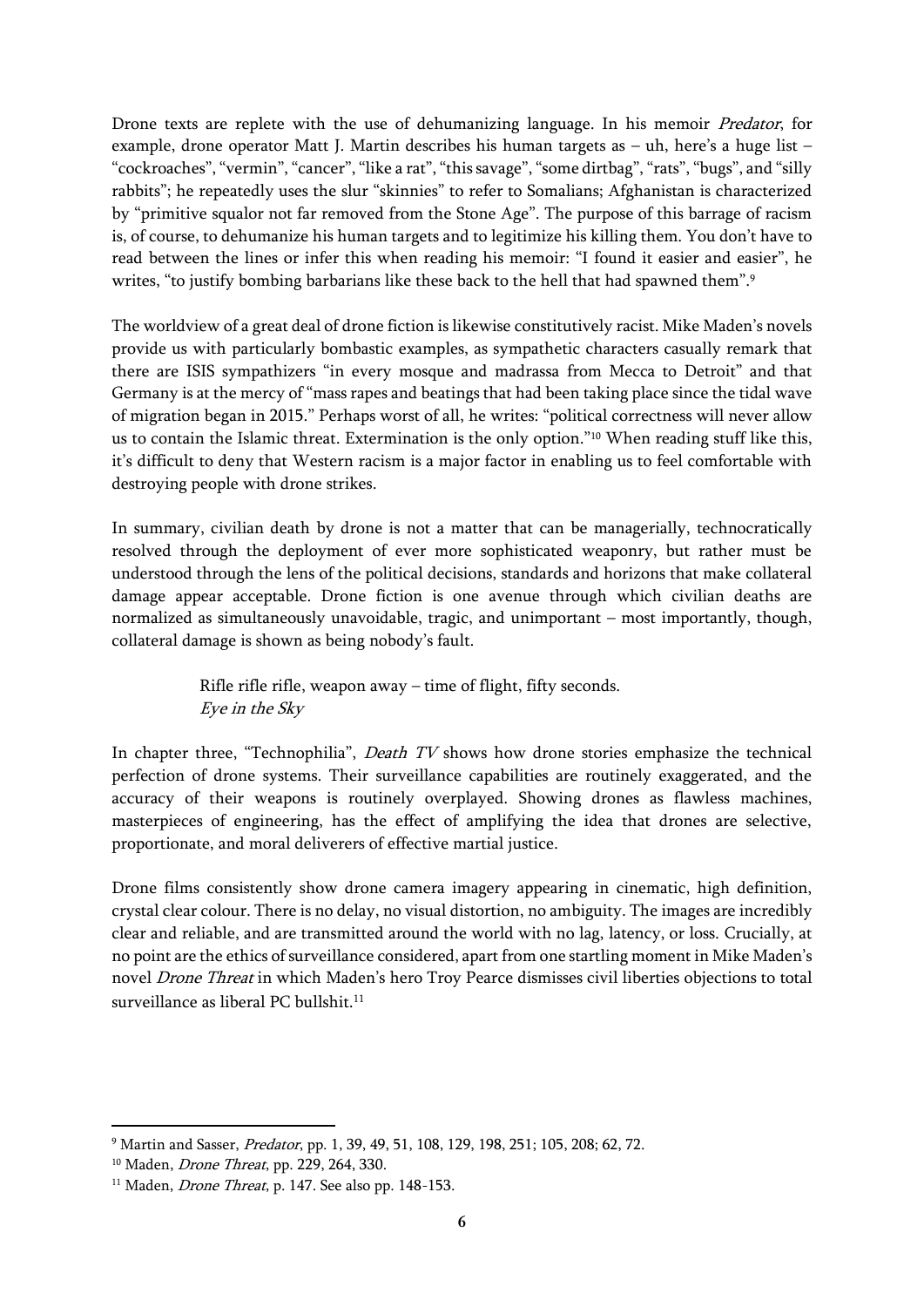Weapons, too, are shown as operating with incredible precision. In the novel *Collateral Damage*, drone pilot Turk fires three weapons, and "All three shots were bull's-eyes; the projectiles hit their targets with less than .0003 percent deviation."<sup>12</sup> Missiles never miss, in drone stories.

James Dawes, in his account of the psychological and emotional origins of genocide Evil Men (2013) discusses the importance of "sanitizing language that allows us to name injury without imagining it".<sup>13</sup> The technical, functional vocabulary in which drone weaponry is discussed performs just such a purpose. When we read passages describing the militarily effective deployment of strategic assets, we do not think of bodies eviscerated, flesh scorched, living beings vaporized, complex people incinerated, families shattered, communities traumatized. We think of a kinetic asset placed, a potential threat neutralized, an asset deployed, an operation prosecuted. This technocratic language functions to obscure, sanitize, and justify violence.

> What you witnessed today with your coffee and biscuits is terrible. What these men would have done would have been even more terrible. Never tell a soldier that he does not know the cost of war. Eye in the Sky

Astute listeners will have noticed that there is an interesting complication here, however. How can drones be perfect machines if collateral damage is also an inevitable aspect of their operations? How can a technology that is unfailingly precise and flawlessly intelligent continuously accidentally kill innocent people? The fourth chapter of *Death TV*, "Hijack and Blowback", reconciles this tension by exploring the ways in which drones are represented as vulnerable to secret manipulations.

The espionage genre, of which many drone fictions are a part, is known for convoluted storytelling which explains geopolitical mysteries through reference to a shadowy world of infiltration, double agents, and intrigue. There is no collateral damage, there are no accidents: drone strikes which cause civilian casualties are explained as the results of manipulations or secret plots that ordinary people can never truly understand. Drone fictions foreclose more substantive criticism of drones by incorporating critical narratives about hijack and blowback into their structure of meaning.

Many drone texts explain and dramatize drone controversies in ways that serve to morally redeem both drones as a technology and the system of militaristic imperialism more broadly. When things that cannot be morally or militarily justified occur, it is not the fault of drones as a form of weaponry. It is the fault of the users: bad things are done with drones not through military incompetence or technological imperfection but through the deliberate malice of our enemies or of sinister forces within government. Drone stories repeatedly foreground the patient, elaborate reframing of what seems at first to be collateral damage into a deliberate act of killing by a malicious third force for which the drone program and its personnel bear no responsibility. This conspiracist reframing serves to demonstrate that there are, in fact, no accidents; there are only attacks we don't fully understand committed by forces beyond our sight.

There is also the question of blowback. This term is used to describe the ways in which military actions (including drone operations) radicalize the populations who survive them. In short, drones are shown as a recruiting resource for terrorist organizations.

<sup>&</sup>lt;sup>12</sup> Dale Brown and Jim DeFelice, *Collateral Damage* (Harper, 2012), p. 9.

 $13$  James Dawes, *Evil Men* (Harvard University Press, 2013), p. 74.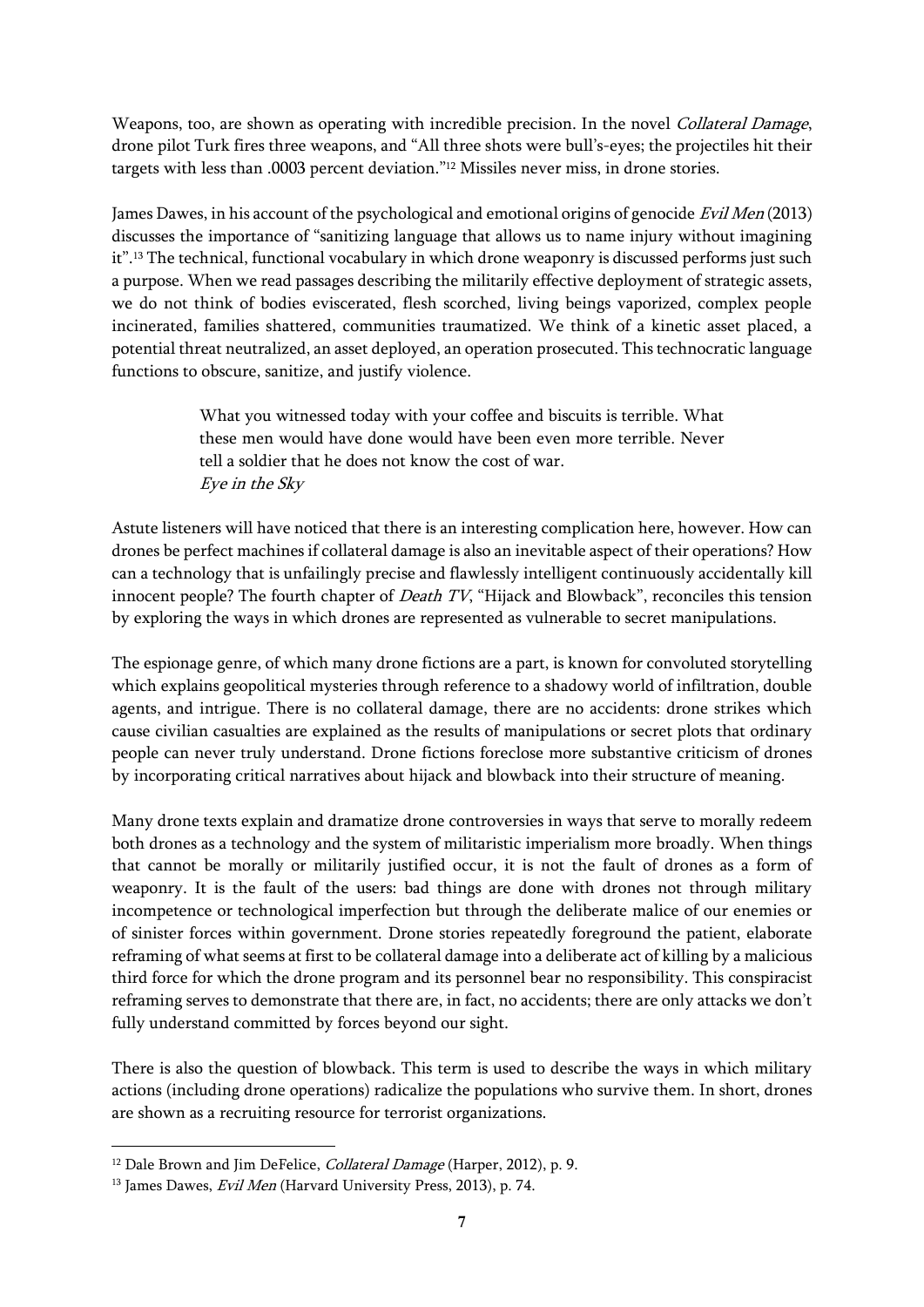However, by crediting drones with direct responsibility for retaliatory terrorism, this narrative of blowback in fact drastically oversimplifies the multiple, dynamic and complex ways in which imperial violence generates resistance. By claiming that it is only the forms of violence that are marked out as excesses – the forms of violence, that is, that trouble 'us' – which engender resistance, this narrative of blowback deflects attention away from the organized and systemic nature of the regime of imperial military and political violence of which drones are only one of the more visible nodes.

What these narratives of blowback and radicalization are unable to articulate is that the root causes of resistance to the global hegemonic aspirations of US power is not reducible to the use of any one technology or tactic. It is not simply the drone that people hate: it is the entire colonial and imperialist regime of military domination. That is, people resisted US hegemony in Iraq, Pakistan, Waziristan, Palestine, and Afghanistan and elsewhere well before the drone program became what it is today. To reduce the narrative of resistance and radicalization to a discussion of any one controversial technology risks normalizing every other aspect of imperial violence – economic exploitation, corruption, antidemocratic interventions in foreign politics – that we in the West fail to consider sufficiently 'controversial'. It is not the imperialist regime at fault, these representations and narratives claim – rather, it is simply drone strikes that have gone a bit too far.

> Was that a war crime, sir? Shut the fuck up, Suarez. No wonder they hate us. They always hated us. We're always gonna be the great Satan because we got Hustler and Hooters and we let women drive and go to school, and they're not gonna stop hating us until the savages have sharia law everywhere on the goddamn planet. Look around you. This is a military base, it's what we do. We're fighting a war and we're winning it. They bomb New York lately? We're saving American lives. Good Kill

The fifth chapter of *Death TV*, "Humanization", shows how drone stories sympathetically portray drone operators. By emphasizing the psychological toll that remote warfare exacts upon its participants, drone fictions aim to dispel preconceptions that many people may hold about drone pilots as 'desk warriors' and to show that they are 'real' warfighters, rather than the 'chair force', who actually have authentic and meaningful military experience.

Humanizing drone operators is not necessarily 'bad' or 'wrong' per se. Drone warfare has been shown to have especially traumatizing effects on UAV operators. My ethical concern here, however, is that these soldiers are humanized at length, in depth, and repeatedly, whilst the humanity of their victims – visible only as 'military age males', or as figures exhibiting suspicious 'patterns of life' – remains deliberately unintelligible.

This humanization is a complex process, and there are two elements that I'd like to emphasize here. Firstly, drone fiction integrates drone operators into the ranks of military personnel who can be represented as noble and worthy warriors by showing their psychological wounds, such as PTSD, burnout, depression, alcoholism, and marital breakdown. The drone operator's body is precluded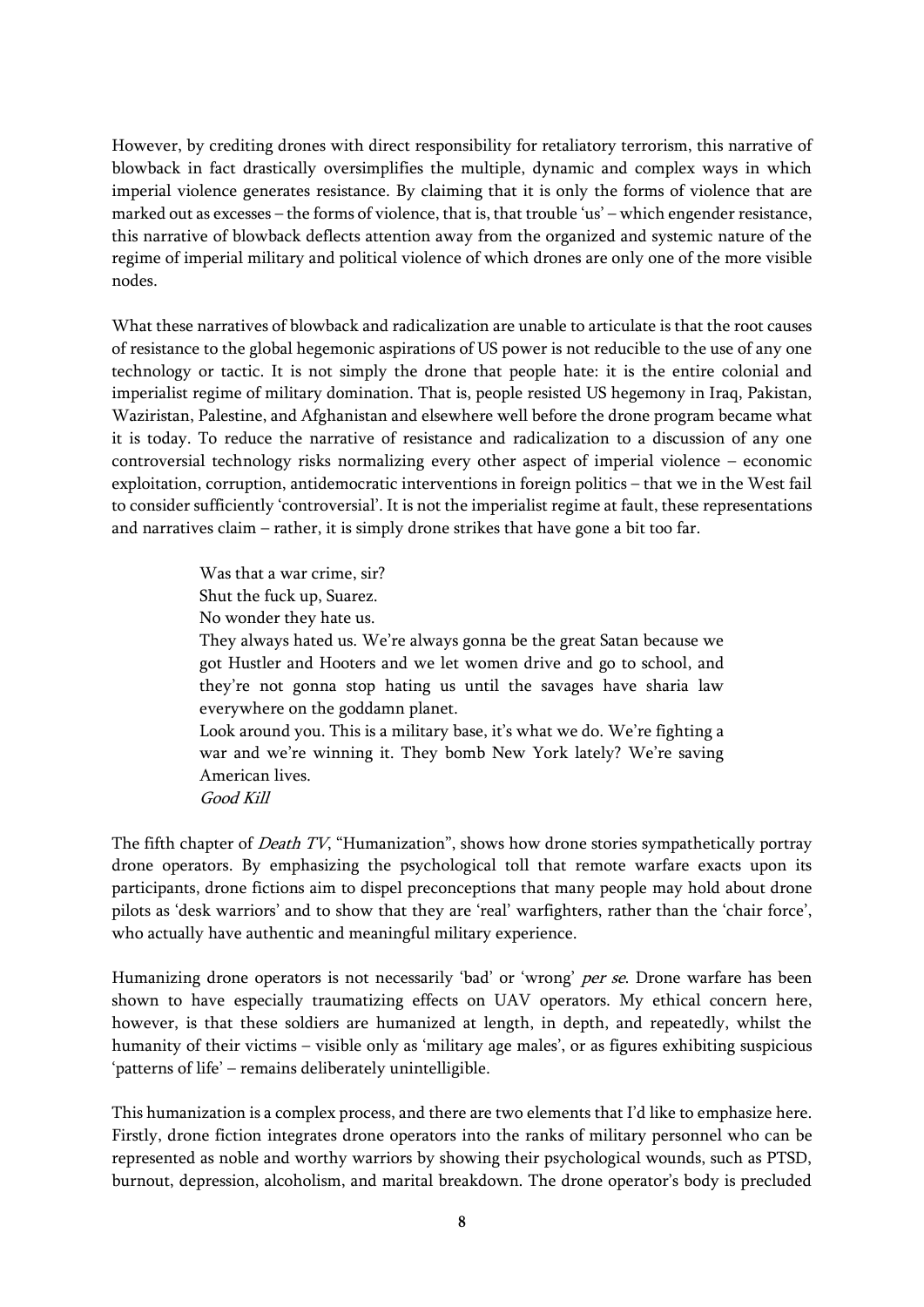from the possibility of acquiring physical wounds in the line of duty, and thereby precluded from participating in the martial sacrifice of placing oneself in the line of fire for their compatriots. They are more than capable, however, of sustaining psychological wounds, and as such they are able to participate in the acquisition of combat trauma, albeit differently from those who serve on the battlefield. The embrace of risk is a mark of belonging in certain military communities; by making themselves available to psychological damage, drone operators are able to cement their status as a part of an authentic military community.

Secondly, drone texts very often emphasize the domesticity of the lives of drone operators, laying stress on their distance from the battlefield and the jarring contrast between warfighting at work and domestic life at home. "It made it hard to keep up a battle rhythm", writes Daniel Suarez in Kill Decision, "when you found yourself in a convenience store buying a Slurpee an hour after ordering the deaths of five insurgents half a world away."<sup>14</sup> The focus on the drone operator's private life functions to flesh out our view of their internal life, allowing us imaginative access to their experience and establishing them as an object of sympathetic identification.

Crucially, it does this at the expense of any other possible position of identification, amplifying the perspective of the drone operator at the same time as it sidelines questions about the politics or ethics of drone operations and reduces the victims of drone attacks to inevitabilities, or worse, simply to traumatizing stimuli who endanger drone pilots' mental health through their evisceration. This tension between professional and personal identity is a point of entry for considerations of the drone operator's inner turmoil, and as such, it is another way in which the moral and affective experience of the Western soldier is privileged in mainstream representations of warfare.

> Well, whatever… whatever it was they were trying to do, the US government does not fire indiscriminately. Perhaps the CIA has a different definition of indiscriminate. Drone

Finally, chapter six, "Gender and the Drone", explores how drone fictions address widespread anxieties about the ways in which drones trouble conventional conceptions of gender. By showing that drones do not, in fact, minimize the masculinity of the military and by showing UAV operations as a form of warfighting that enables women to be combatants on an equal footing to men, drone fiction reintegrates drones into the heteronormative system of gender norms.

Masculinity is, of course, a key concern in military fiction. As we have seen, many fictional drone operators experience drone warfare as deprofessionalizing or emasculating. "A hegemonic warrior masculinity is secured not just through the difficult act of killing up close," writes Cara Daggett, in a notorious essay on drone queerness, "but in doing this while making one's body vulnerable to being killed," she says.<sup>15</sup> If drone operators do not do this, drone fiction asks, are they soldiers at all? Are they even men?

<sup>&</sup>lt;sup>14</sup> Daniel Suarez, *Kill Decision* (Penguin, 2016 [2012]), p. 4.

<sup>&</sup>lt;sup>15</sup> Cara Dagget, "Drone Disorientations: How 'Unmanned' Weapons Queer the Experience of Killing in War." International Feminist Journal of Politics 17:3 (2015), p. 365. <https://doi.org/10.1080/14616742.2015.1075317>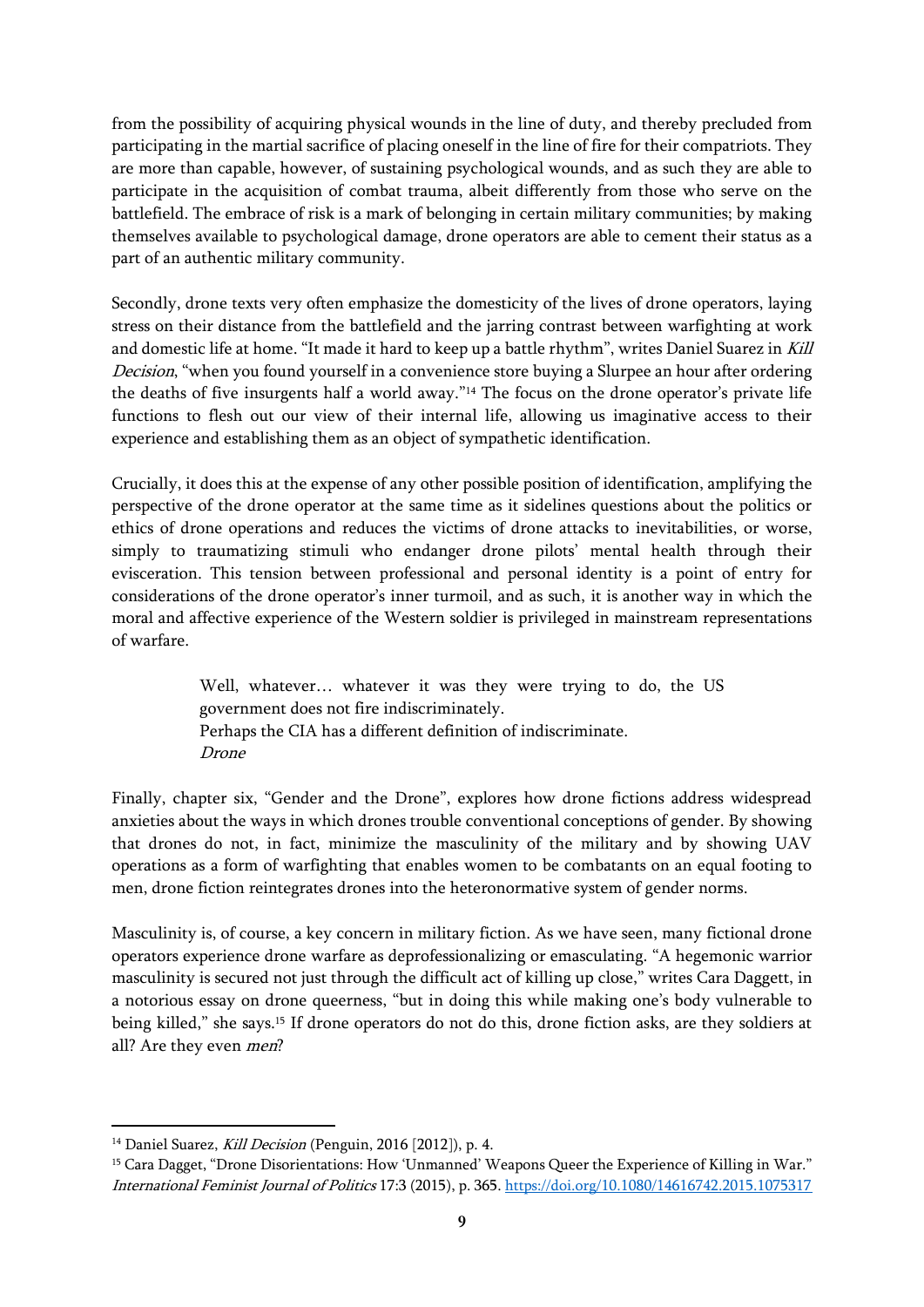Mike Maden's novels, again, reconcile this tension by showing his central figure, Troy Pierce, as a rugged and brutal killer on the battlefield, who has no problem cruelly killing with his bare hands, as though to remind the reader that he remains a serious warrior despite his use of remote technology. Like other writers in this genre, Maden's emphasis on combat chops functions to rehabilitate the image of drone technology explicitly in terms of masculinity. The fact that the US uses UAVs, he seems to claim, does not mean that the US military is no longer composed of warfighters willing and able to prevail in conventional warfare too.

Femininity is also emphasized a great deal in drone fiction. Remote warfare is often represented as a manifestation of a new, utopian, military egalitarianism, which allows women to be full participants in the traditionally masculine world of combat. Interestingly, there is often an emphasis laid on how offensive ISIS fighters find the idea of female soldiers. Women here are integrated into military life both for their prowess and for their embodied femininity, which are shown as curiously linked. Female bodies are conceptualized as a kind of 'force multiplier' that adds insult to injury. The femaleness of the drone operator's body is weaponized, pressed into service in order to further humiliate their victims.

This final chapter also addresses the idea that drones are somehow genderqueer bodies. I don't have enough time to go into this claim fully here, but in summary, I reject it: the idea that militaristic masculinity disappears when the means of exerting imperial violence are reconfigured just isn't tenable, for me. It is not by any means clear that drone operations reject the political or representational coordinates of conventional heterosexual masculinity. Ray Acheson writes that "If technology is developed and utilized primarily by men operating within a framework of violent masculinity, their creations will be instilled with that framework of thought, knowledge, language, and interpretation."<sup>16</sup> In this light, quite how drones enable queer hope is difficult to see.

So, in summary, drone fiction articulates a broad complex of interacting ideas and discourses that function to normalize and politically facilitate remote warfare. This does not, of course, take place unchallenged. There are loads of excellent anti-drone artworks out there. What Death TV attempts is an anatomy of the justification of drone warfare.

To close out the episode, I'd like to include a short conversation I had with Chris Cole, Director of Drone Wars UK, about Death TV.

AA: So yeah, I mean I guess if you're happy to just kick off. I guess just for people who don't know who Drone Wars are, could you give us a little summary of who Drone Wars are and what your mission is, I guess?

CC: Well Drone Wars was set up in 2010, really, to scrutinize, to investigate the then-growing use of drones, and it continues to grow now but it was a lot more obscure back in 2009, 2010 when we started investigating this. So our mission really is to scrutinize the use of drones and highlight really the impact that this technology has. We focus in particular on the British use of drones, but when we started there were only really three nations using drones, the US, Israel and then the UK, but

<sup>&</sup>lt;sup>16</sup> Ray Acheson, ["Gender and Bias: What Does Gender Have to do with Killer Robots?"](https://www.stopkillerrobots.org/wp-content/uploads/2019/04/Campaigners-Kit-FINAL_EN.pdf), Campaign to Stop Killer Robots: Campaigner's Kit (Campaign to Stop Killer Robots, 2019), pp. 19-20. See also Mary Manjikian, "Becoming Unmanned." International Feminist Journal of Politics, 16: 1 (2014), p. 52. <https://doi.org/10.1080/14616742.2012.746429>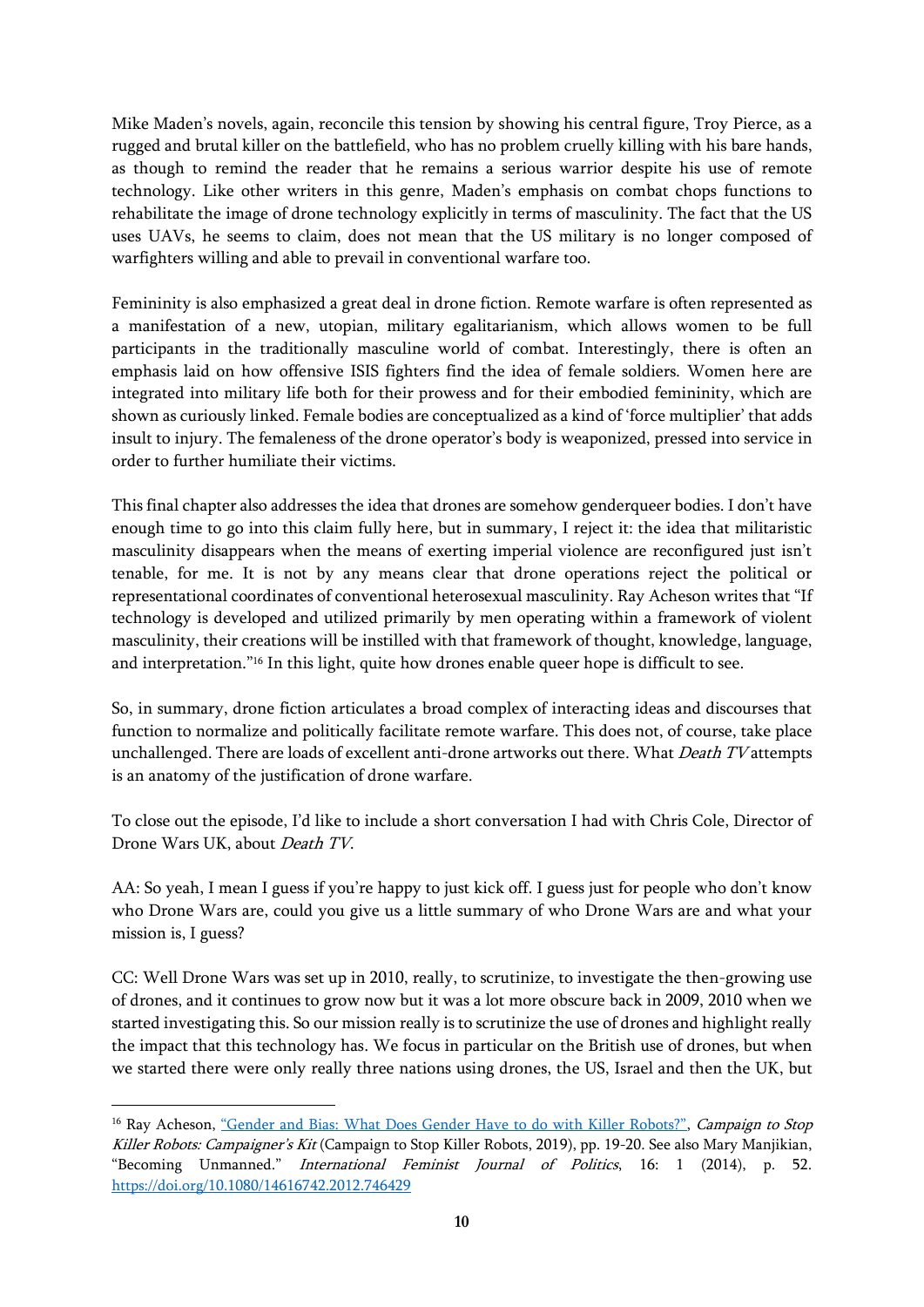that's hugely expanded now. But we continue to focus and monitor the British use of drones and talk about the ethical issues associated with drones, the way that they are lowering the threshold for the use of force, the way that they're transferring the cost of warfare from combatants really onto the shoulders of civilians, and the way that they've vastly expanded what's now called targeted killing. So that's our purpose, that's our mission, yeah.

AA: Yeah, excellent, thank you, yeah. I mean, before I started recording, we were talking about a [new piece of research that you've published today](https://www.theguardian.com/uk-news/2021/feb/14/drones-police-england-monitor-political-protests-blm-extinction-rebellion). Do you want to give us a little overview of that, because that was really interesting.

CC: Yeah, well, drones are now moving very much from the battlefield, the military space into domestic civilian space. And we've begun to see that over the last two or three years, there are two issues in particular to talk about. One I guess is civil liberties and privacy, and the second is safety, because these systems are still far from mature, and crash an awful lot. But we undertook a Freedom of Investigation [sic] survey of all the regional police forces in the UK, there's 43 of them, asking about their use of drones to monitor political protests. And many of them refused to answer, or said that they weren't using them in that way, but a number of them have responded saying that yes, they have been using them to monitor political protests, including Extinction Rebellion, HS2, marches and protests including animal rights protests, one far right gathering, and about a dozen Black Lives Matter protests.

And we thought that was very significant, the use of drones to monitor political protest, there's been no discussion, there's no option for the public to kind of affirm this, there's no consent, if you like, and it's very unclear what the rules are. The responses that we had from the police forces show very clearly that there was very low understanding of the public's rights to access information, their data really that is being captured in this way. So we're at the start of this really, we're at the beginning of this journey because the UK government is very much wanting now to open UK airspace at the behest of large corporations to these systems, to large drones, drones that fly beyond line of sight. Currently you're only allowed to fly drones here in the UK – small drones which the operator can see, but that's a very big limitation on the use of drones. For safety reasons they're not allowed to fly beyond line of sight, but the government is very much wanting to liberalize the airspace regulations and allow drones – large drones – to fly. And as I say we think there are big concerns about this. And at the same time that we've done this survey of police forces we've also conducted opinion polling, and the polls show that the public are very much concerned both for safety reasons and for privacy reasons about the use of drones – and nuisance reasons, really, as well.

AA: Yeah, yeah, that's really interesting stuff. I think one of the reasons I was interested in working with you guys and trying to put *Death TV* together was because as well as being an organization who's interested in investigating things, you're very much kind of… almost got kind of an activist thrust to your work where you're very kind of concerned about getting things right out there and letting people know exactly what's happening. And, I mean, I think one of my frustrations – I think I've talked to you about this before, about, like, the kind of publishing I've done before with academic publishing, is that it just takes absolutely forever to come out and then there's all the barriers to people reading it. So I was really pleased to be able to have the opportunity to work with you guys and then to get this out relatively quickly and hopefully – hopefully to have a fairly wide audience but also for it to be free and for it to be accessible. I think that's really important at the moment –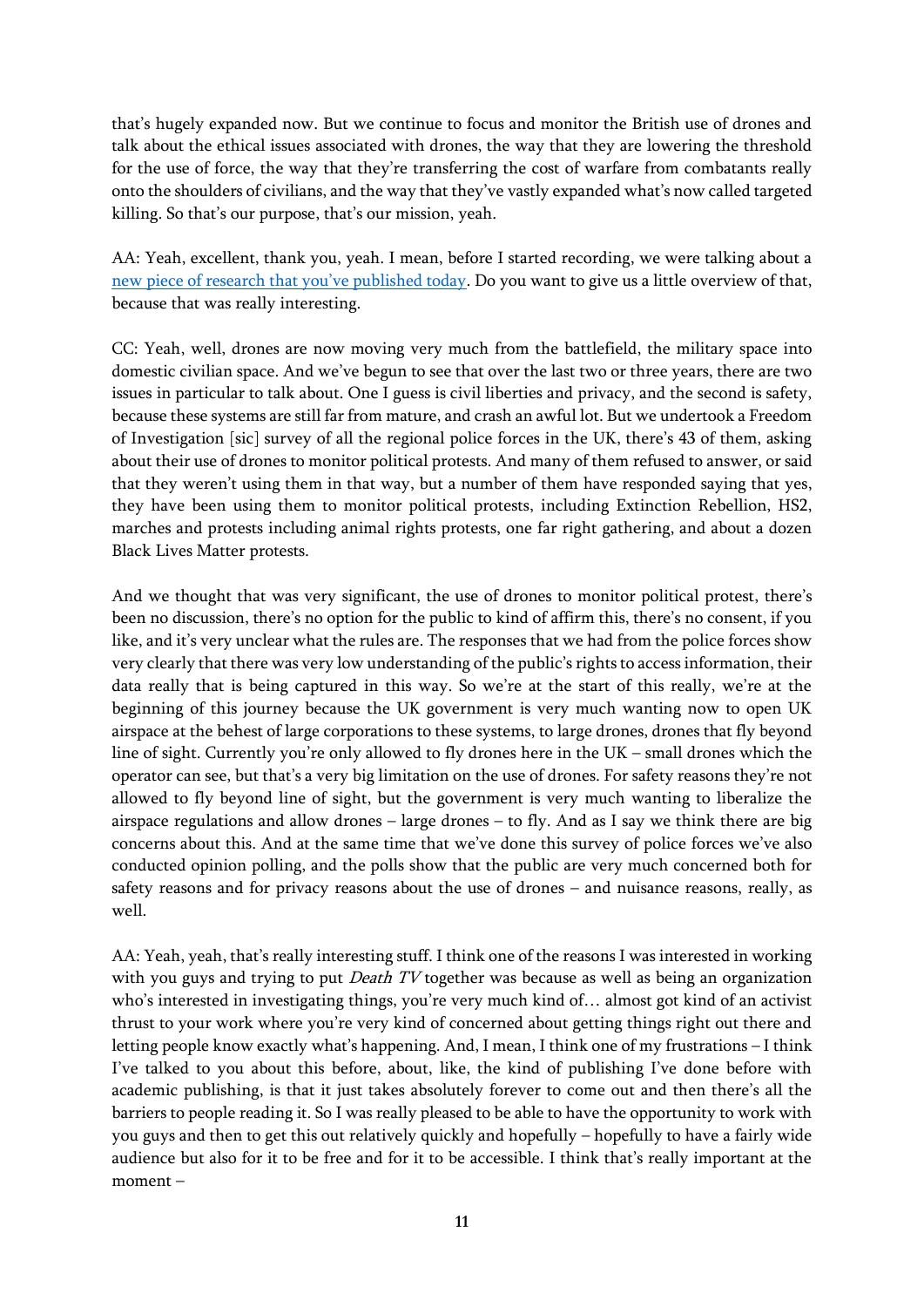CC: Absolutely.

AA: – and particularly with such a – particularly with such an important issue but also with just, I guess, kind of more academic materials generally, it's just –

CC: Well –

AA: Yeah I mean, oh, yeah, sorry.

CC: Well I was gonna say, it's nice of you to say that we're researchers who do activist-y things, because actually we are activists –

AA: Yeah, yeah.

CC: We try to be activists who do research, so it's –

AA: Yeah.

CC: And that's why we reach out to you and other people who are academics or have come from an academic, the academic arena I suppose, because I think it's very important that there is a kind of overlap between –

AA: Absolutely.

CC: – activists and civil society groups and academia. Quite often in my experience that's very hard, it's very hard for us, so we very much welcome people like yourselves who are willing to engage civil society and activists in a kind of rigorous and very well-researched way.

AA: Yeah, thank you, I mean I think one of the things that has always – I mean over the course of my academic career it's been a bit of a frustration, that I'm researching torture in the war on terror, you know, and then publishing through Routledge where the book's ninety pounds. It's just it feels, feels like there's a real contradiction there, certainly ethically speaking, that, like, you know, I've done all this research and I feel like I've tried to say something important, but then the only people who can access it are people with university library clearances and things, you know.

So thank you very much for that. So I guess my next question is  $-I$  know that you're very, you've got a very holistic approach to researching drones, but what in particular was your interest in popular culture and popular representations of drones and drone warfare?

CC: Well, I mean I think it is as you say in the study, Alex, that most people understand drones and get a knowledge and an understanding of what's happening in regard to drones, and particularly in regard to drone warfare, through popular culture, not through academic reports as we talked about or you know military journals, because they're very hard to access and most people don't have the time and the inclination to look at that stuff. But people do watch TV, films, they do engage in games, so it's right that how drones are being portrayed in those ways, in popular culture, as you say, is looked at, investigated, and challenged, I think. And we as an organization very much want to encourage people to think about – and they *do* think about, and they *are* cynical about – how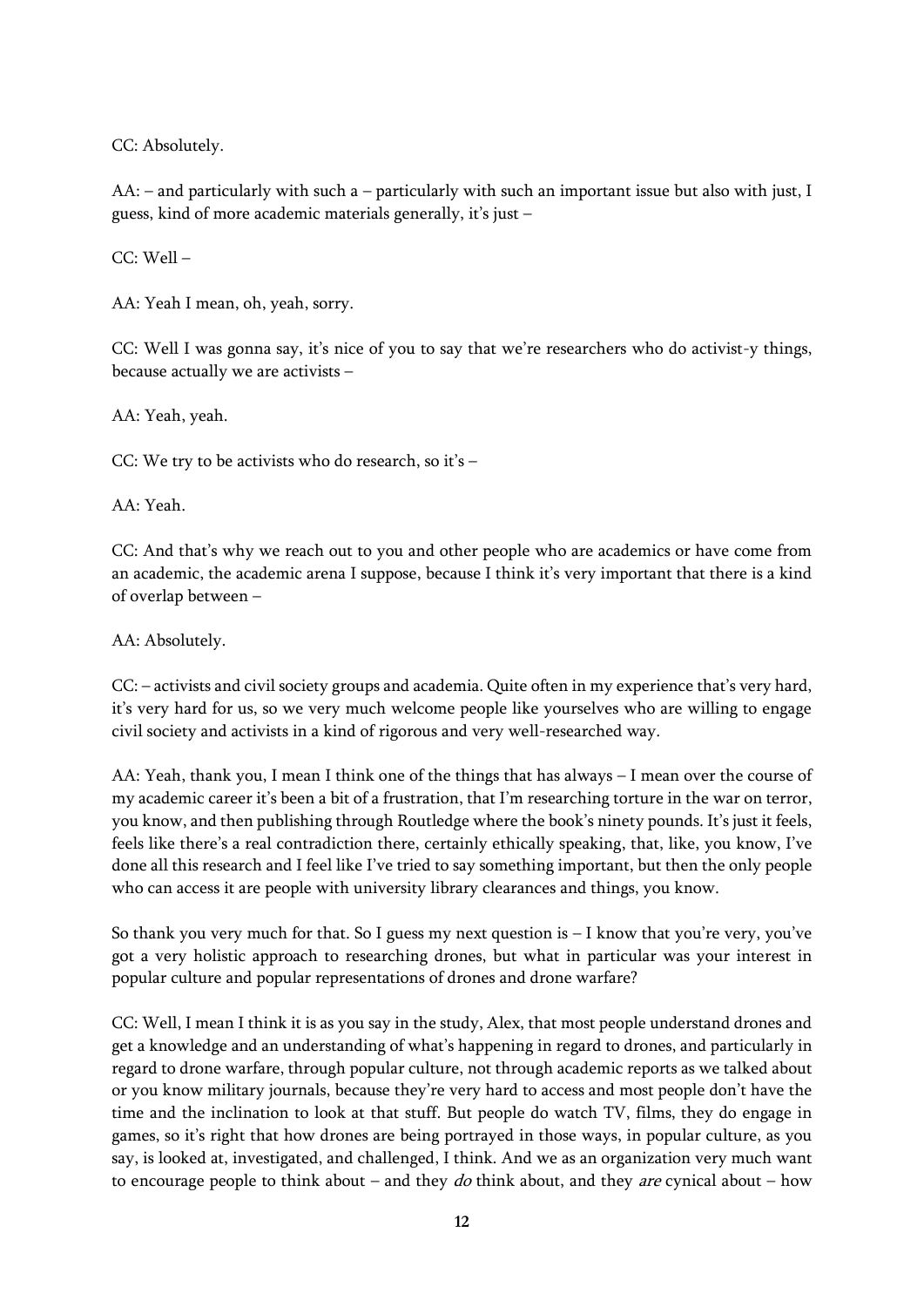popular culture, films, et cetera shows drone warfare, but they don't necessarily have the language and understanding of how to challenge that and how to critique that. So that's why this new report Death TVI think is very important and will be very helpful in helping people to critique how drone warfare is viewed.

AA: Awesome, yeah. That's how I would frame what I've tried to do, is making those kind of, I guess, critical tools kind of accessible to people.

CC: Yeah.

AA: Cos I did try to, as I was writing it, I tried to avoid  $-I'm$  sure there's still some jargon in there – but I tried to avoid a lot of the habits that I'd learned over the course of my academic writing career, of making, you know, really long sentences, lots of footnotes, and –

CC: Yeah.

AA: – a lot of the things that can make academic writing a barrier. So I tried to avoid that and make it direct and accessible. Because there's no reason that quote unquote ordinary people can't engage with these critical tools to see through popular cultural political representations.

CC: But it's also actively used, isn't it, as we know. We know that the military, the Pentagon, the MoD, actively goes and tries to engage with films and TV to get their point of view across because they know that's how they can persuade people, I suppose, to be on their side.

AA: Yeah. There's a great example in relation to torture, which was Zero Dark Thirty. I mean, that was the film about the assassination of Osama bin Laden and they had CIA people consulting on the script in order to make sure that that official narrative of EITs or Enhanced Interrogation Techniques – which is obviously torture – that their narrative of that being effective came through in a really compelling, very high cinema, beautiful, accessible, credible cultural artefact. So yeah, I mean, it's  $-$ 

CC: But it's like the same with Eye in the Sky, Alex, isn't it -

AA: Yeah –

CC: where people see, 'well, that's not pro-drone, they're critical about drone strikes', and people said that about Zero Dark Thirty, 'well it's, it's critical.' But you have to have the understanding, don't you, and the –

AA: Mm hmm.

CC: - to see through those very light critiques to see that the main narrative thrust is in support of these systems.

AA: No absolutely, cos one of the things that's interesting and that I tried to get across I think in several of the chapters was the idea that a limited kind of critique actually is a route to more, kind of, general support. So it's saying, 'well, y'know, this torture was really terrible, and isn't it sad that we had to kill the little girl, but look what we got in the long term, it achieved these results, it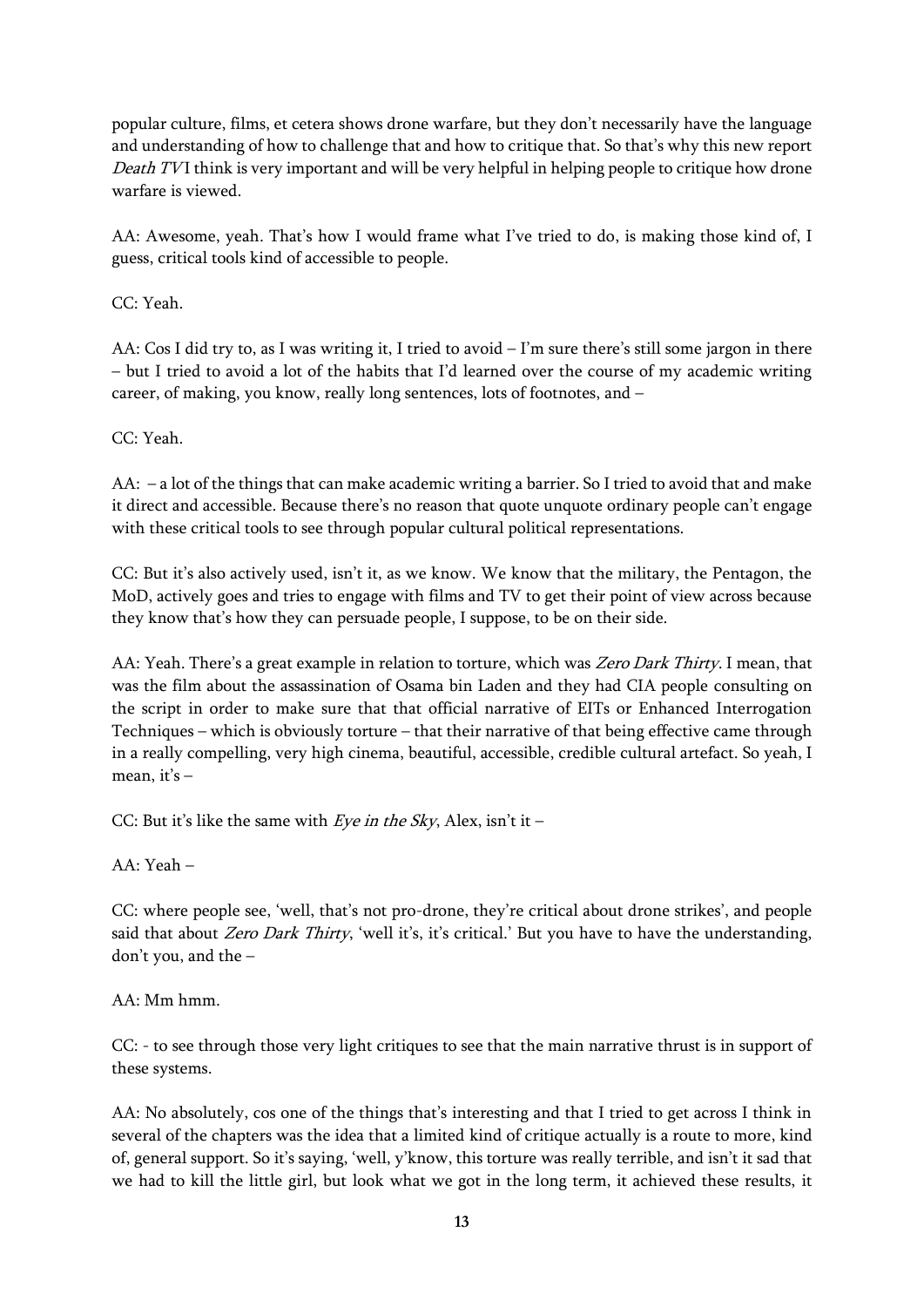stopped this attack, it killed Osama bin Laden.' So there's this thing of acknowledging that something is terrible, but then using that acknowledgment as one of the steps in a sequence that then provides this ultimate kind of justificatory effect.

CC: Exactly, it's saying that 'well really we have no choice, it's terrible, isn't it, that we have to torture people or that we have to kill little girls, but what choice do we have?' You know, and the audience nods along, 'yeah of course we don't have any choice', but the reality of course is we absolutely bloody do have a choice.

AA: Yeah.

CC: Yeah.

AA: No, a hundred per cent, no I think that's erm, that's a really good example. I mean that was the first kind of drone text that kind of switched me on to thinking that there were parallels in the representation of drones and the representations of torture that I'd already looked at, and I thought 'hold on, there's very similar stuff going on here'. And then I started to think about it more and I saw that there were some things that were unique to drone stories, but then that also overlapped with other kinds of military fiction. And then that kind of gave me the blueprint to start thinking about how to write *Death TV*, I think.

CC: Yes, yeah. But there's also parallels, you know, IRL as my son tells me to call it, in real life.

AA: Yeah.

CC: You know, Guantanamo was a problem, you know, torture was a problem for the military because you know of the wider critique, so they moved on to drone strikes in order to prevent, you know, incarcerating people, so there are you know multiple and overlapping links to this work.

AA: Yeah, yeah, I mean, one of the things that always fires off in the back of my brain when I think about this is this clip that I saw of, I think it was Glenn Beck, who's one of those, you know, shock jock types from Fox News. And basically he had a guest on and they were talking about, you know, how torture's terrible and you shouldn't put people in dungeons and all this stuff, and he says 'well, why not just kill everyone on the battlefield then? If we're not allowed to torture people, why don't we just kill everyone?' And you know, that kind of flippant, grotesque expression of it isn't actually that far from, as you were saying, what really –

CC: Happens.

AA: – is the thinking behind the drone program, you know, it's a solution to the problems of detention which is just to kill everyone on the ground, like that's just nightmareish I think.

CC: Yeah. My friend had this conversation with military officials who were talking about an insurgent who – there wasn't enough evidence to hold him in prison in Afghanistan, and they had the debate about how far away from the prison they would let him get before they killed him in a drone strike. Because they felt there was enough evidence to kill him in a drone strike but not enough to hold him –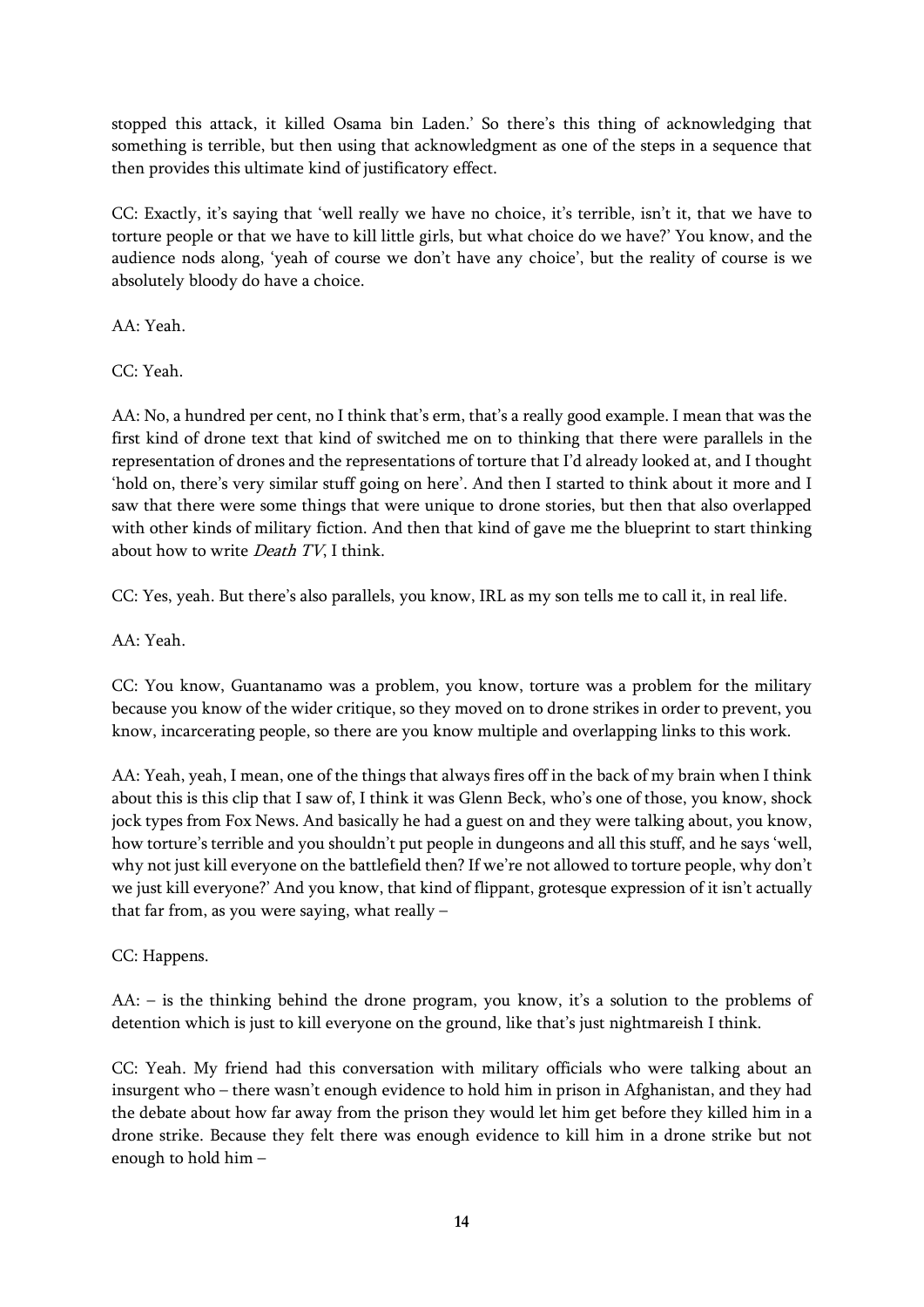AA: Yeah.

 $CC: -$  in a court.

AA: It doesn't reach the threshold of a legitimate prosecution, but it reaches a different threshold which is in some ways much more permissive but also much more final.

CC: Yeah.

AA: Yeah. No, that's terrible. Good grief. Yeah. No okay, so erm, I think – Thank you very much for talking about this kind of thing. I think the last thing I wanted to ask just as a, I guess a sort of 'And Finally' –

CC: Yeah.

AA: – would be, do you have a recommendation of a drone text, a novel or a film or something like that you would actually recommend that does, that does get into it in an interesting way? I mean it's okay for you to say no, as well, because I know that there's so many of them that are terrible. But do you have anything that really made you think, I mean it could be like a high art piece, or…

CC: Sure.

AA: Yeah.

CC: Yeah. I mean the play *Grounded*, you will remember the author of it, Alex?

AA: Er, George Brant, I think.

CC: That's it, yeah. I thought that was very interesting. I went into that kind of not sure how it would go, and it opened up lots of thinking, not just for myself as a critique of drones but you could tell the audience all [unclear]. So I felt that was a very good – although all these things can be critiqued, of course, I thought that was an interesting piece.

AA: Okay, cool, yeah, thank you, that's a – that's a great recommendation because I do talk about that a little bit in, in *Death TV* in terms of the drone pilot. That is one of the more interesting more sophisticated representations of what it must be like to be engaged in that kind of stuff, because it does have an acknowledgement that she – that she feels cool and sexy when she gets to pull the trigger, but then that she also feels very kind of lost and confused. And the climax of that is very powerful as well, isn't it, when she becomes confused about whether the target she's looking at is actually her child, or…

CC: Yeah.

AA: Yeah, so it's very… yeah, I remember that being a very powerful… I haven't seen it, did you see it? I've only read it.

CC: Yeah, I've seen it a couple of times.